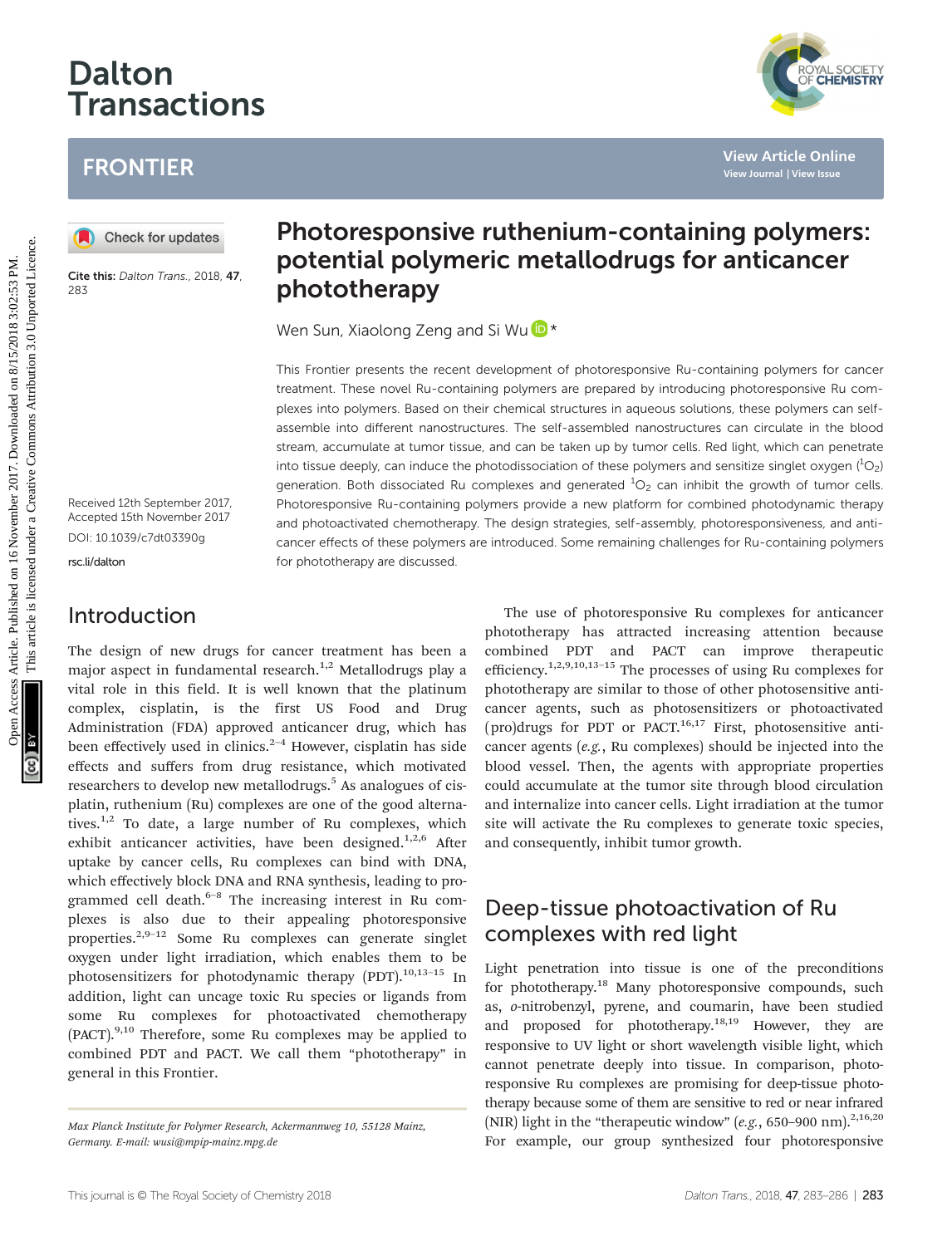

Fig. 1 (a) Photoreactions of Ru3 and Ru4 under red light irradiation. (b) Photograph showing the laser (671 nm, 125 mW) passing through pork tissue. A laser spot can be observed after passing through the pork tissue. (c) Laser power after the laser (671 nm and 125 mW) passed through the pork tissue with different thicknesses. Reproduced with permission from ref. 21. Copyright 2017 Wiley-VCH Verlag GmbH & Co. KGaA.

Ru complexes and studied the photoactivation of these complexes in deep tissue. $21$  Two of them (Ru3 and Ru4) have absorption tails in the "therapeutic window" and can be activated using red light (Fig. 1a). We demonstrated that 671 nm red light can activate Ru3 and Ru4 after passing through a 16 mm-thick tissue (Fig. 1b and c). Additionally, activated Ru4 caused the inhibition of cancer cells. These results suggested that red-light-responsive Ru complexes (e.g., Ru3 and Ru4) are promising for deep-tissue phototherapy. Photoresponsive Ru complexes are considered as promising agents for phototherapy and have been widely used in vitro.<sup>17</sup> However, photoresponsive Ru complexes are problematic for in vivo applications. First, Ru complexes display poor bioavailability for cancer treatment. They can be rapidly cleared from the bloodstream, leading to inefficient accumulation at tumor sites. $22$  This problem could result in low therapeutic efficiency. Second, similar to other anticancer agents, Ru complexes may also cause serious toxic side effects on healthy tissues. $<sup>1</sup>$  Thus, improving the therapeutic</sup> efficiency of photoresponsive Ru complexes and reducing their side effects are currently two challenging problems.

#### Photoresponsive Ru-containing polymers

To overcome the above-mentioned problems of low molecular weight Ru complexes, we designed Ru-containing block co-

polymers (BCPs) that could self-assemble into nanostructures in aqueous solutions. $2^{3,24}$  Photoresponsive Ru complexes are building blocks and functional moieties of the BCPs, which can be activated in tumor cells with light. Compared to low molecular weight Ru complexes, Ru-containing BCPs with proper self-assembled nanostructures and surface chemistry have longer blood circulation. In particular, nanoparticles with sizes of 10–200 nm show effective tumor accumulation through the enhanced permeability and retention (EPR) effect. $25,26$  Thus, self-assembled BCP nanoparticles may improve the bioavailability of photoresponsive Ru complexes and reduce their toxic side effects.

Our group, for the first time, synthesized red-light-responsive Ru-containing BCPs and demonstrated their potential applications in phototherapy. Three side-chain Ru-containing BCPs (P1–P3) with different molecular weights were prepared (Fig. 2). $^{23}$  Each BCP contained a hydrophilic and biocompatible poly(ethylene glycol) (PEG) block and a hydrophobic Rucontaining block. Depending on the molecular weight, the BCPs assembled into micelles, vesicles, and large compound micelles. All of the nanostructures could be taken up by cancer cells and the micelles showed the highest cellular uptake efficiency compared to the other two. The red-light irradiation of the BCPs released the anticancer Ru complexes and generated reactive  ${}^{1}O_{2}$  in cancer cells. The released anticancer Ru complex can be used for PACT and  ${}^{1}O_{2}$  can be used for PDT. The combined PDT and PACT showed enhanced anticancer activity. The cell viability decreased to 24%, 75% and 80%



Fig. 2 (a) Chemical structures of side-chain Ru-containing BCPs. Red light irradiation releases the Ru complex and generates singlet oxygen  $(^1O_2)$ . P1, P2 and P3 are BCPs with different molecular weights. (b) Schematic illustration of the self-assembly of Ru-containing BCPs. P1, P2 and P3 self-assemble into micelles, hollow spheres and large compound micelles, which exhibit morphology-dependent cellular uptake and anticancer performance. Reproduced with permission from ref. 23. Copyright 2016 Wiley-VCH Verlag GmbH & Co. KGaA.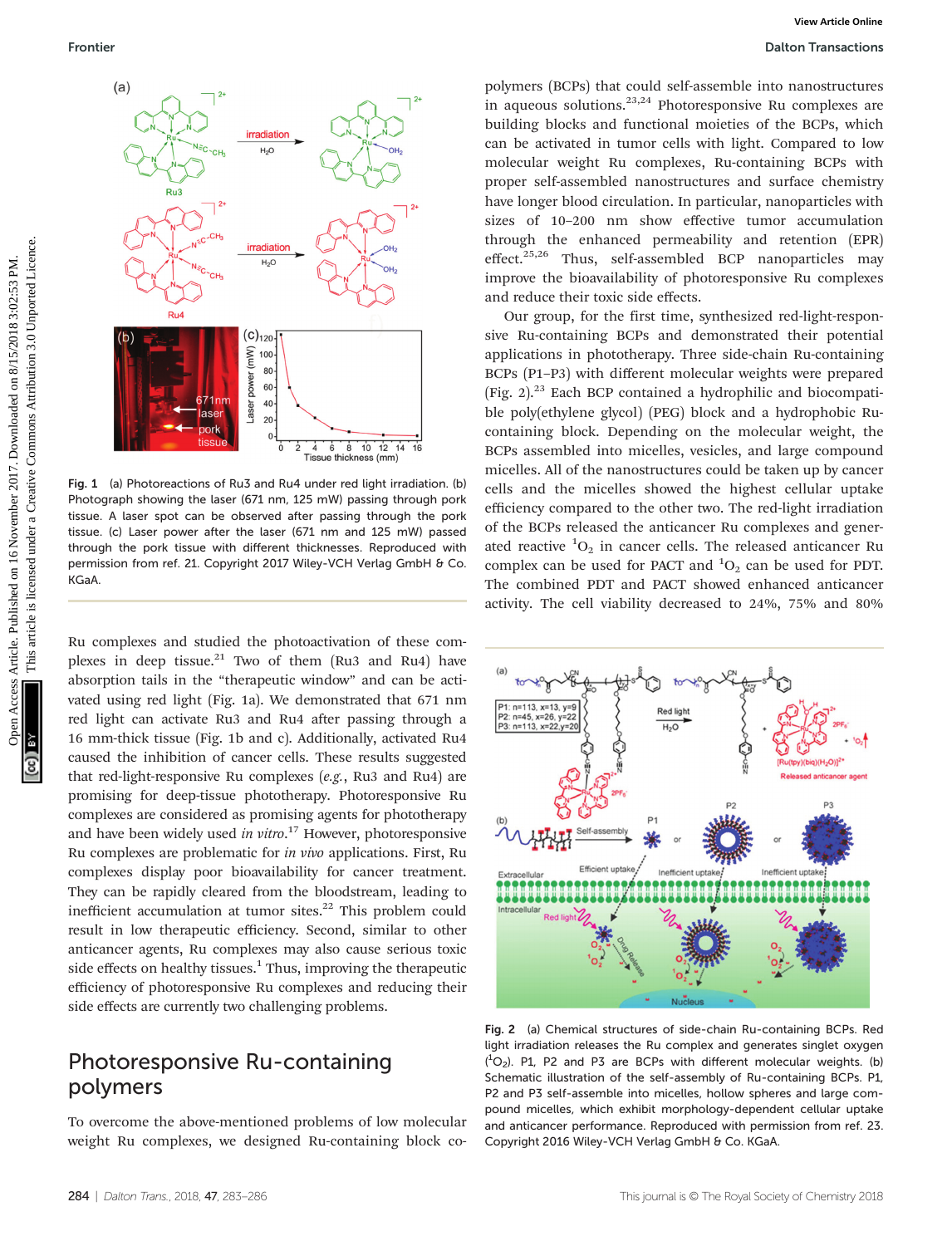

Fig. 3 (a) Chemical structure of the main-chain Ru-containing BCP (PolyRu). Red light induces the degradation of PolyRu to generate the anticancer complex and  $^{1}O_{2}$ . (b) Schematic illustration of self-assembly and phototherapy using PolyRu. Reproduced with permission from ref. 24. Copyright 2017 Wiley-VCH Verlag GmbH & Co. KGaA

when cells were incubated with micelles, vesicles and large compounds, followed by 656 nm red light irradiation. The anticancer performance of micelles was better than those of vesicles and large compound micelles due to their more efficient cellular uptake. Moreover, under the dark conditions, there was no cleavage of the Ru complex from the BCP assemblies, suggesting that no side effect would occur in a normal microenvironment.

We also introduced Ru complexes into the main-chain of a BCP (Fig. 3). $^{24}$  PolyRu is an ABA-type triblock copolymer that contains a hydrophobic and photolytic Ru-containing block and two hydrophilic and biocompatible PEG blocks (Fig. 3). The weight fraction of the Ru-containing block in PolyRu was more than 50%, demonstrating an efficient drug-loading capacity of the BCP. In an aqueous solution, PolyRu selfassembled into nanoparticles with an average diameter of 180 nm. The PolyRu nanoparticles could be effectively taken up by the cancer cells including HeLa, PC3, and HepG2. The photodegradation of PolyRu induced by 656 nm red light facilitated the release of anticancer Ru complexes, and consequently, the proliferation of cancer cells was efficiently inhibited. More importantly, in vivo experiments in a mouse model demonstrated that Ru-containing BCPs could accumulate at tumor sites and inhibit the growth of tumor under light irradiation. In addition, the nanoparticles did not cause any pathological tissue damage/abnormality during the treatment. Thus, phototherapy using Ru-containing BCPs eliminated systemic toxicity caused by Ru complexes in vivo.

#### Conclusions and outlook

In conclusion, photoresponsive Ru-containing BCPs have been developed for anticancer phototherapy. These BCPs selfassembled into nanoparticles which could circulate in the blood stream, accumulate at tumor tissue, and inhibit the growth of cancer cells under red-light irradiation. Both the released toxic Ru complexes and generated  ${}^{1}O_{2}$  exhibit the

anticancer effect. More importantly, Ru-containing nanoparticles can improve the bioavailability of Ru complexes and reduce their toxic side effects in vivo. The design strategies described here can be used to develop new and improved Rucontaining polymers for anticancer phototherapy. The studies using photoresponsive Ru-containing polymers for biomedical applications have just started. There are some open questions and challenges regarding their synthesis, characterization, and applications. This field still awaits more exploration.

First, from the chemistry point of view, finding ways to synthesize photoresponsive Ru-containing polymers with controlled molecular weights and architecture is a challenge. In our work, we either grafted Ru complexes to polymers (Fig. 2) or used polycondensation to polymerize Ru-containing monomers (Fig. 3). The "graft-to" method can only functionalize a part of the repeat units on the polymers. Polycondensation is difficult to control the molecular weight. Photo-responsive Rucontaining polymers, which are directly polymerized using controlled polymerization, have not been demonstrated.

Second, from the characterization point of view, it is difficult to analyze photoresponsive Ru-containing polymers using standard polymer analytical methods such as gel permeation chromatography (GPC) and static light scattering (SLS). The presence of charged moieties in such polymers may result in unreliable molecular weight characterization via GPC due to their interaction with the GPC column material. $27$  The measurement using SLS is also difficult because the light irradiation of the sample with an inappropriate wavelength may cause the dissociation of the polymers. Suitable characterization methods to analyze such polymers are expected to be conducted.

Third, from the therapeutic point of view, the anticancer efficiency of responsive Ru complexes needs further improvement. The Ru complexes used in the reported systems only demonstrated acceptable toxicity, which results in the moderate anticancer efficiency of these Ru-containing polymers. Developing polymers using high toxicity photoresponsive Ru complexes will help us improve the therapeutic efficacy of Rucontaining polymers.

Fourth, the activation wavelength of Ru-containing polymers needs to be further red-shifted. The best activation wavelength is at the NIR region. However, the absorption tails but not the peaks of the reported compounds just reach the NIR region. Although the two-photon process<sup>28,29</sup> and upconversion-assisted photochemistry<sup>18,30–38</sup> can activate Ru complexes using NIR light, both methods are based on inefficient nonlinear optical processes. Two-photon absorption requires unsafe high-intensity laser excitation and only occurs at the focus of pulsed lasers. Thus, two-photon absorption is not suited for phototherapy applications. Upconversion-assisted photoactivation often requires a laser intensity of at least several hundred mW  $cm^{-2}$ . Because light intensity decreases dramatically after passing through tissue (Fig. 1c), upconversion is problematic for deep-tissue applications. Thus, the direct red-shift of the activation wavelength of Ru-containing polymers to the NIR region is more promising for deep-tissue